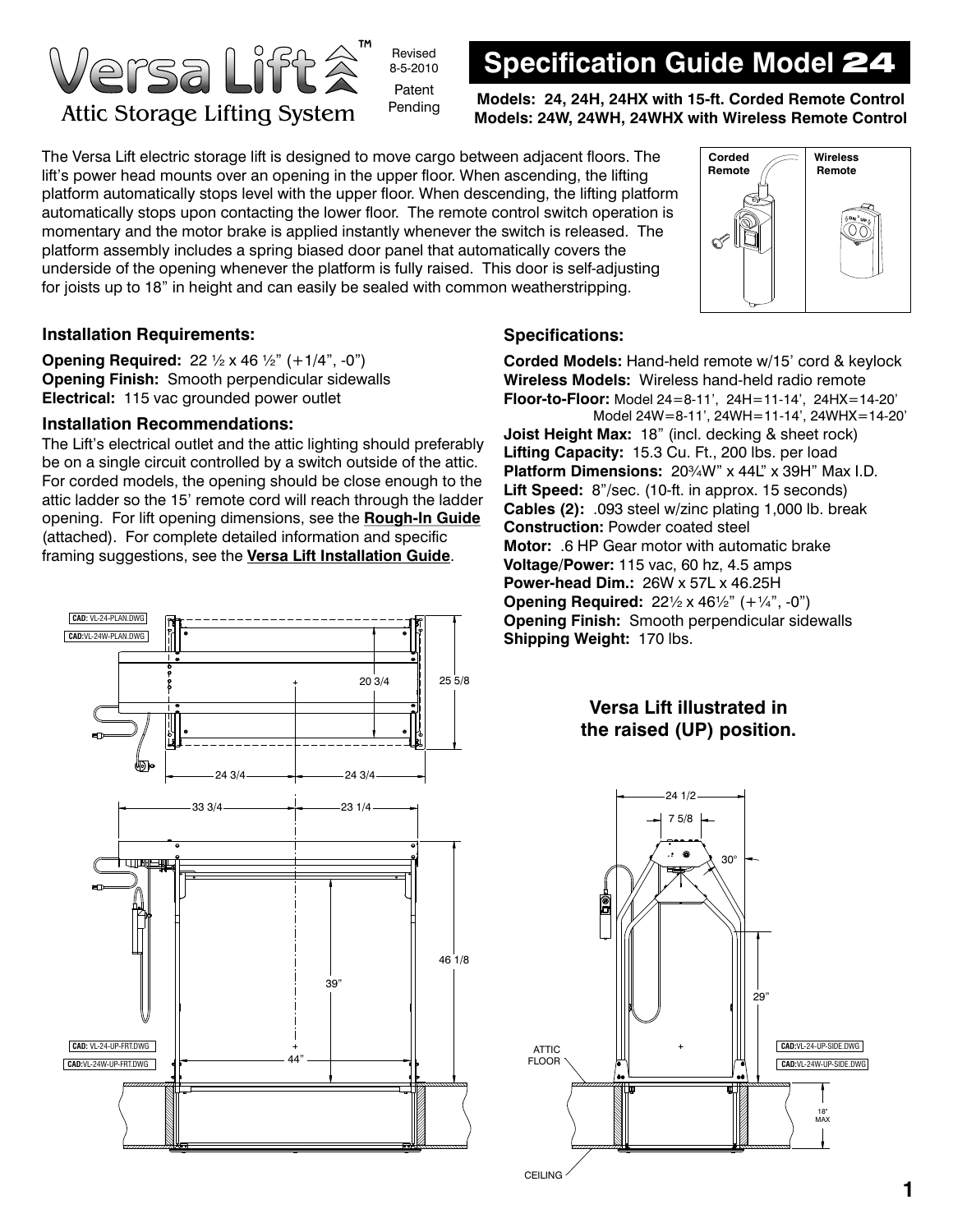# **Specification Guide Model 24 Continued**

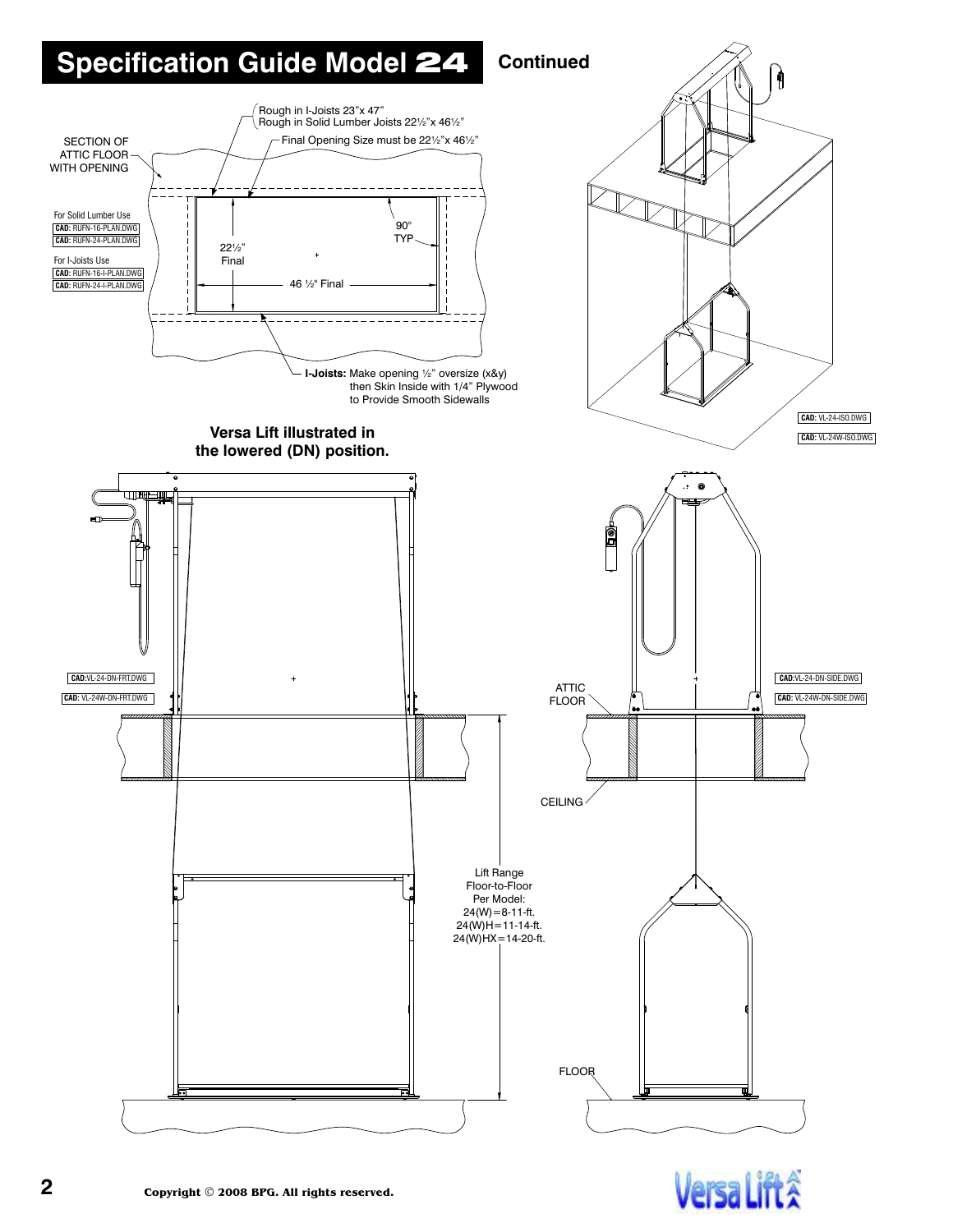

# **Rough-In Guide Model** 24

## **for Solid Lumber Joists**

### **All Models 24: (**24, 24H, 24HX, 24W, 24WH, 24WH**X)**

**Roughing-In Notes:** Tolerance for opening dimensions is +1/4" (6mm) -0" (-0mm). The opening must be square and side wall perpendicular. Maximum joist height is 18" tall. See specification sheet for maximum floor-to-floor height of specific models. For detailed framing suggestions, see the Versa Lift Installation Guide.



#### **IMPORTANT NOTE:**

**The required finished opening is 22.5 x 46.5" with smooth sidewalls. Whenever joist hanger brackets are used to frame the opening, they must be covered to prevent interference with the lifting platform operation. 2 x 2" "L" shaped flashing strips (4) are provided by BPG to cover hanger brackets and nail head in the corners of the lift opening.** 







#### **IMPORTANT NOTE:**

**The required finished opening is 22.5 x 46.5" with smooth sidewalls. Whenever joist hanger brackets are used to frame the opening, they must be covered to prevent interference with the lifting platform operation. 2 x 2" "L" shaped flashing strips (4) are provided by BPG to cover hanger brackets and nail head in the corners of the lift opening.**